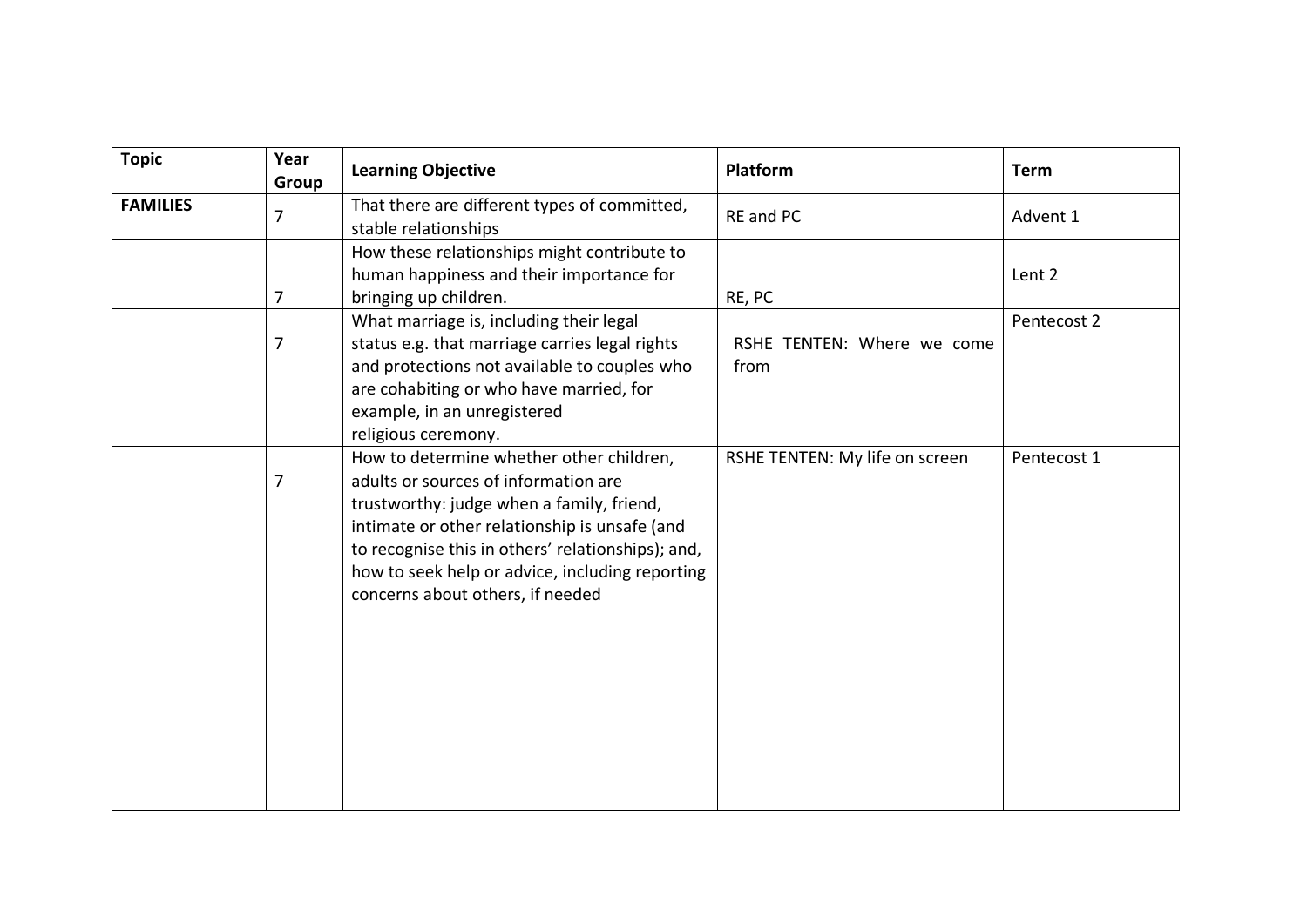| Respectful<br>relationships,<br>including friends<br>hips | $\overline{7}$ | The characteristics of positive and healthy<br>friendships (in all contexts, including<br>online) including: trust, respect, honesty,<br>kindness, generosity, boundaries, privacy,<br>consent and the management of conflict,<br>reconciliation and ending relationships. This<br>includes different (non-sexual) types<br>of relationship. | <b>RSHE TENTEN: Healthy</b><br>Inside and Out<br>Family and Friends | Advent 2<br>Pentecost1<br>Lent 1 |
|-----------------------------------------------------------|----------------|----------------------------------------------------------------------------------------------------------------------------------------------------------------------------------------------------------------------------------------------------------------------------------------------------------------------------------------------|---------------------------------------------------------------------|----------------------------------|
|                                                           | $\overline{7}$ | Practical steps they can take in a range of<br>different contexts to improve or support<br>respectful relationships.                                                                                                                                                                                                                         | <b>RSHE TENTEN: Living Responsibly</b>                              | Lent 1<br>Pentecost              |
|                                                           | $\overline{7}$ | That in school and in wider society they can<br>expect to be treated with respect by others,<br>and that in turn they should show due respect<br>to others, including people in positions of<br>authority and due tolerance of other<br>people's beliefs.                                                                                    | <b>RE</b>                                                           |                                  |
|                                                           | $\overline{7}$ | About different types of bullying (including<br>cyberbullying), the impact of bullying,<br>responsibilities of bystanders to report bullying<br>and how and where to get help.                                                                                                                                                               | Sacred Space Anti-Bullying Week                                     | Lent 1                           |
|                                                           | $\overline{7}$ | The legal rights and responsibilities regarding<br>equality (particularly with reference to the<br>protected characteristics as defined in the<br>Equality Act 2010) and that everyone is unique<br>and equal                                                                                                                                | <b>RSHE TENTEN: Living Responsibly</b>                              |                                  |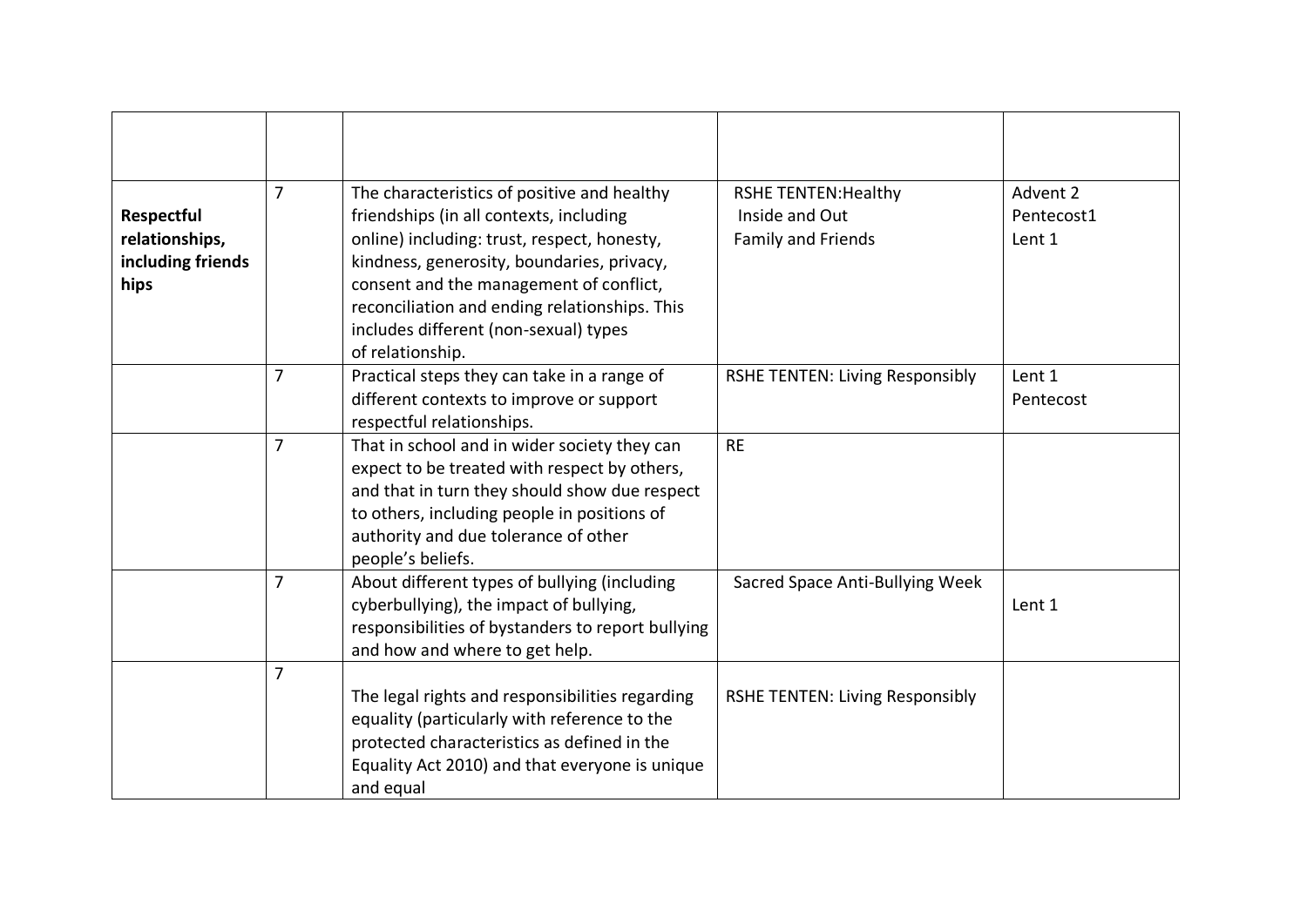| <b>Online and</b><br><b>Media</b>                                      | $\overline{7}$ | About online risks, including that any material<br>someone provides to another has the potential<br>to be shared online and the difficulty of<br>removing potentially compromising material<br>placed online.                     | RSHE TENTEN: My life on screen                              | Pentecost 1 |
|------------------------------------------------------------------------|----------------|-----------------------------------------------------------------------------------------------------------------------------------------------------------------------------------------------------------------------------------|-------------------------------------------------------------|-------------|
| Intimate and<br>sexual<br>relationships,<br>including<br>sexual health | $\overline{7}$ | How to recognise the characteristics and<br>positive aspects of healthy one-to-one<br>intimate relationships, which include mutual<br>respect, consent, loyalty, trust, shared<br>interests and outlook, sex and friendship.      | <b>RSHE TenTen</b>                                          | Advent 2    |
|                                                                        | $\overline{7}$ | That all aspects of health can be affected by<br>choices they make in sex and relationships,<br>positively or negatively, e.g. physical,<br>emotional, mental, sexual and reproductive<br>health and wellbeing.                   | <b>RSHE TenTen</b>                                          | Advent 2    |
|                                                                        | 7              | The facts around pregnancy (Yr 7<br>reproduction) including miscarriage<br>(mentioned in passing in Yr 7 reproduction if<br>member of staff is comfortable talking about<br>it, often comes up in questions asked by<br>students) | Reproduction                                                | Term 2      |
|                                                                        | $\overline{7}$ | How the use of alcohol and drugs can lead to<br>risky sexual behaviour.                                                                                                                                                           | PSHCE-Year 1                                                | Pentecost 2 |
| <b>Mental wellbeing</b>                                                | $\overline{7}$ | How to talk about their emotions accurately<br>and sensitively, using appropriate vocabulary.                                                                                                                                     | Sacred Space - World Mental<br><b>Health Awareness Week</b> | Advent 1    |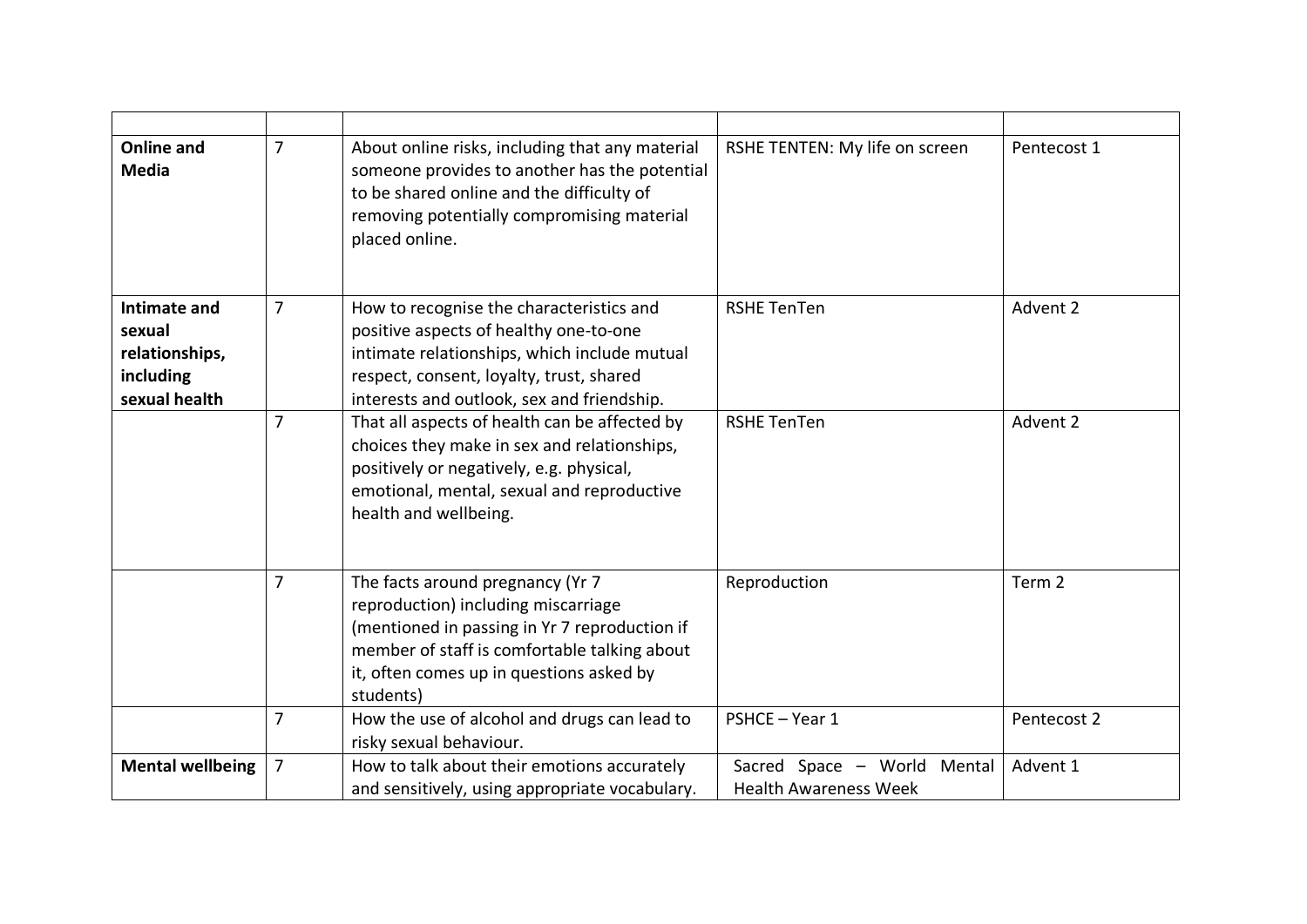|                                       |                |                                                                                                                                                                                                                                                                                                                                      | Sacred Space -<br>Anti-Bullying week<br>Sacred Space<br>Mental Health Awareness week     | Advent 2<br>Pentecost 1 |
|---------------------------------------|----------------|--------------------------------------------------------------------------------------------------------------------------------------------------------------------------------------------------------------------------------------------------------------------------------------------------------------------------------------|------------------------------------------------------------------------------------------|-------------------------|
| Internet safety<br>and harms          | $\overline{7}$ | The similarities and differences between the<br>online world and the physical world, including:<br>the impact of unhealthy or obsessive<br>comparison with others online (including<br>through setting unrealistic expectations for<br>body image),                                                                                  | RSHE TENTEN: My life on screen                                                           | Pentecost 1             |
|                                       | $\overline{7}$ | How people may curate a specific image of<br>their life online, over-reliance on online<br>relationships including social media, the risks<br>related to online gambling including the<br>accumulation of debt, how advertising and<br>information is targeted at them and how to be<br>a discerning consumer of information online. | RSHE TENTEN: My life on screen                                                           | Pentecost1              |
|                                       | $\overline{7}$ | How to identify harmful behaviours online<br>(including bullying, abuse or harassment) and<br>how to report, or find support, if they have<br>been affected by those behaviours.                                                                                                                                                     | <b>RSHE</b><br>TENTEN:<br>Appreciating<br><b>Difference</b><br><b>Tough Relationship</b> | Advent 2                |
| <b>Physical health</b><br>and fitness | 7              | The positive associations between physical<br>activity and promotion of mental wellbeing,<br>including as an approach to combat stress.                                                                                                                                                                                              | <b>RSHE TENTEN: Self Esteem</b>                                                          | Advent 1                |
| Drugs, alcohol<br>and tobacco         | $\overline{7}$ | The physical and psychological consequences<br>of addiction, including alcohol dependency.                                                                                                                                                                                                                                           | PSHCE Year 1                                                                             | Pentecost 2             |